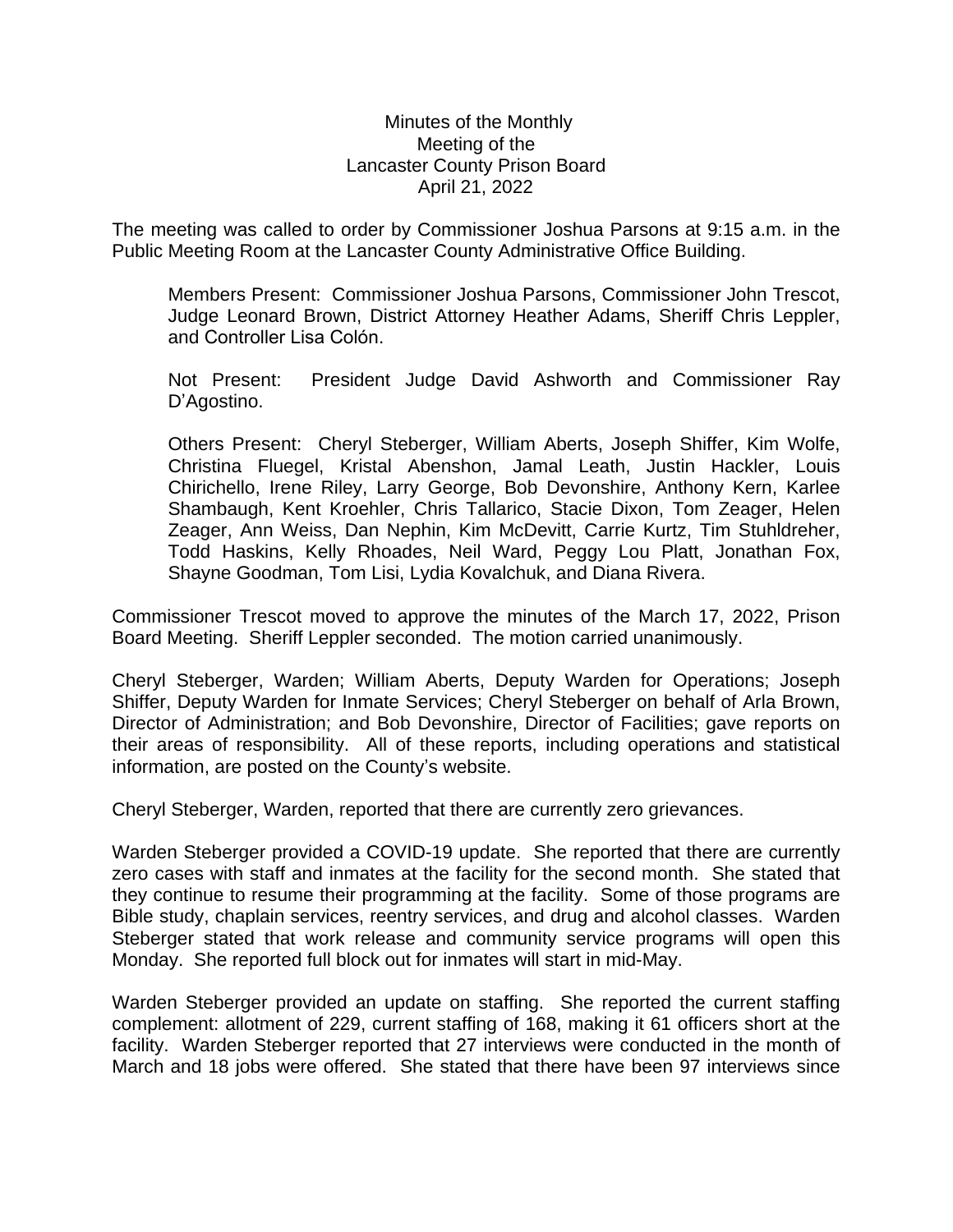January 2022. Warden Steberger introduced the new Investigator, Justin Hackler, to those in attendance.

Warden Steberger reported the inmate population this morning is 768. The inmate population in March 2022, was 749 and 634 in March 2021. Warden Steberger noted that they have opened two housing units as there has been an increase in the population, specifically with female inmates. She stated that this morning there were 118 female inmates and usually the average is 100.

Commissioner Parsons commented that zero grievances are outstanding and thanked the staff at the Prison.

Commissioner Parsons noted that Prison Board meetings will start being held at the Prison periodically and the first meeting will be held in June.

Jonathan Fox, Have A Heart, asked how the Prison managed to operate with the shortage in correctional officers. Warden Steberger stated that her staff and the vendors working together to get things done are the reasons why they were able to manage.

William Aberts, Deputy Warden for Operations, reported the officers of the month for March: First Shift, Officer Brittney Gross; Second Shift, Officer William McCusker; Third Shift, Samantha Alvalle. Officers Gross, McCusker, and Alvalle were unable to attend the meeting.

Deputy Warden Aberts reported that the control panel project work has begun in preparation for the installation in C-2.

Deputy Warden Aberts presented the Certificate of Appreciation to Officer Irene Riley as she has gone above and beyond her job duties in attempt to make the housing unit she oversees as a positive environment. Officer Riley gave a short speech and said that she appreciates the Prison administration giving her the freedom of expression that allows her to give the inmates the same.

Joseph Shiffer, Deputy Warden for Inmate Services, thanked Justice & Mercy for the chocolate crosses provided for Chocolate Cross Day held on April 14, 2022.

Deputy Warden Shiffer provided a COVID update. Deputy Warden Shiffer reported that there were four COVID cases in March and currently zero cases in the facility. He stated that they continue to test upon intake and reported that there has been a total of 10,767 tests since the onset of COVID.

Deputy Warden Shiffer provided a staffing update for his department. He stated that his department is now fully staffed as of this Monday. Deputy Warden Shiffer stated that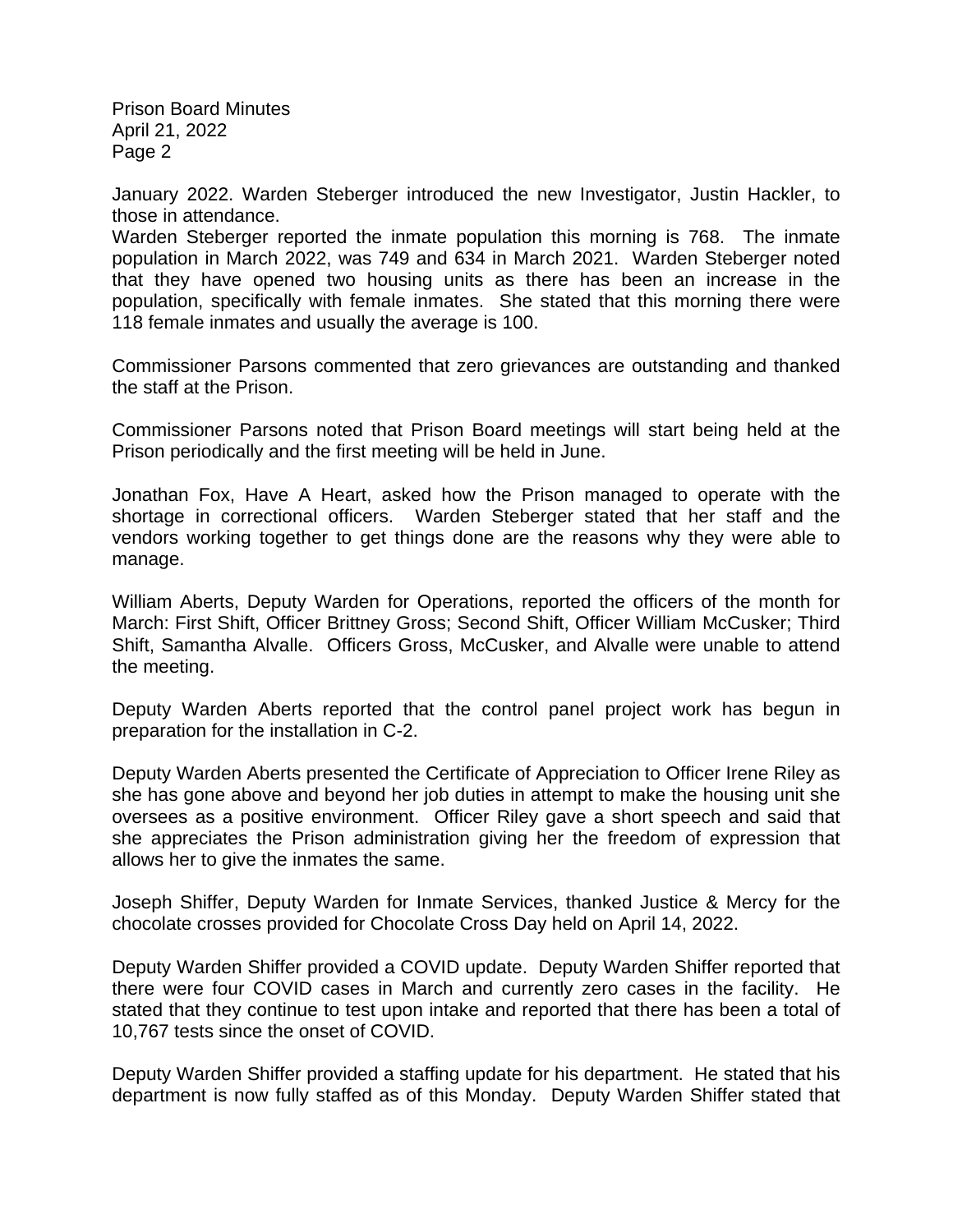the new Recreation Director and General Specialist is coming on board. He stated that the Drug & Alcohol Specialist has completed her training and will start running groups with the female population very soon.

Deputy Warden Shiffer provided a reentry services update. He stated that they are fully operating their reentry services. He stated that there were two graduating classes with a total of 16 inmates. Deputy Warden Shiffer reported that a male group will be starting this Monday. He stated that the Commissioners have extended their contract with Nabors' Coaching to continue providing the inmates with instruction and training for prerelease services. In addition, the Pathway Home Grant is continuing to operate with 46 participants in the program. Deputy Warden Shiffer reported that they will be engaging with other partners to reestablish the parenting groups with Children & Youth.

Deputy Warden Shiffer reported that a kitchen inspection was held last Monday and there were some findings that have been corrected. He stated that they were reinspected yesterday by the City of Lancaster and passed. He stated that there are a few projects that will take more time to complete, but overall, the inspector was pleased with their progress.

Deputy Warden Shiffer reported that there were 24 Vivitrol injections in March, which he believes, is the highest number they ever had.

Mr. Fox asked why PrimeCare does not report their medical statistics at the meetings, as they do at the Youth Intervention Center (YIC) Board meetings. Commissioner Parsons stated, as he has previously, that they do not have vendors report at the Prison Board meetings and if anyone has questions regarding the report, they can ask the staff.

Warden Steberger on behalf of Arla Brown, Director of Administration, reported that an employee who submitted her resignation for the file clerk position has rescinded it and the position will no longer be posted.

Warden Steberger reported that they are continuing with their monthly policy review meetings and will be reviewing their visitation policy and the job description for their K-9 officers.

Warden Steberger reported that the statistical information is provided online with the monthly report.

Bob Devonshire, Director of Facilities Management, reported on his areas of responsibility:

- CGL continues to be fully staffed.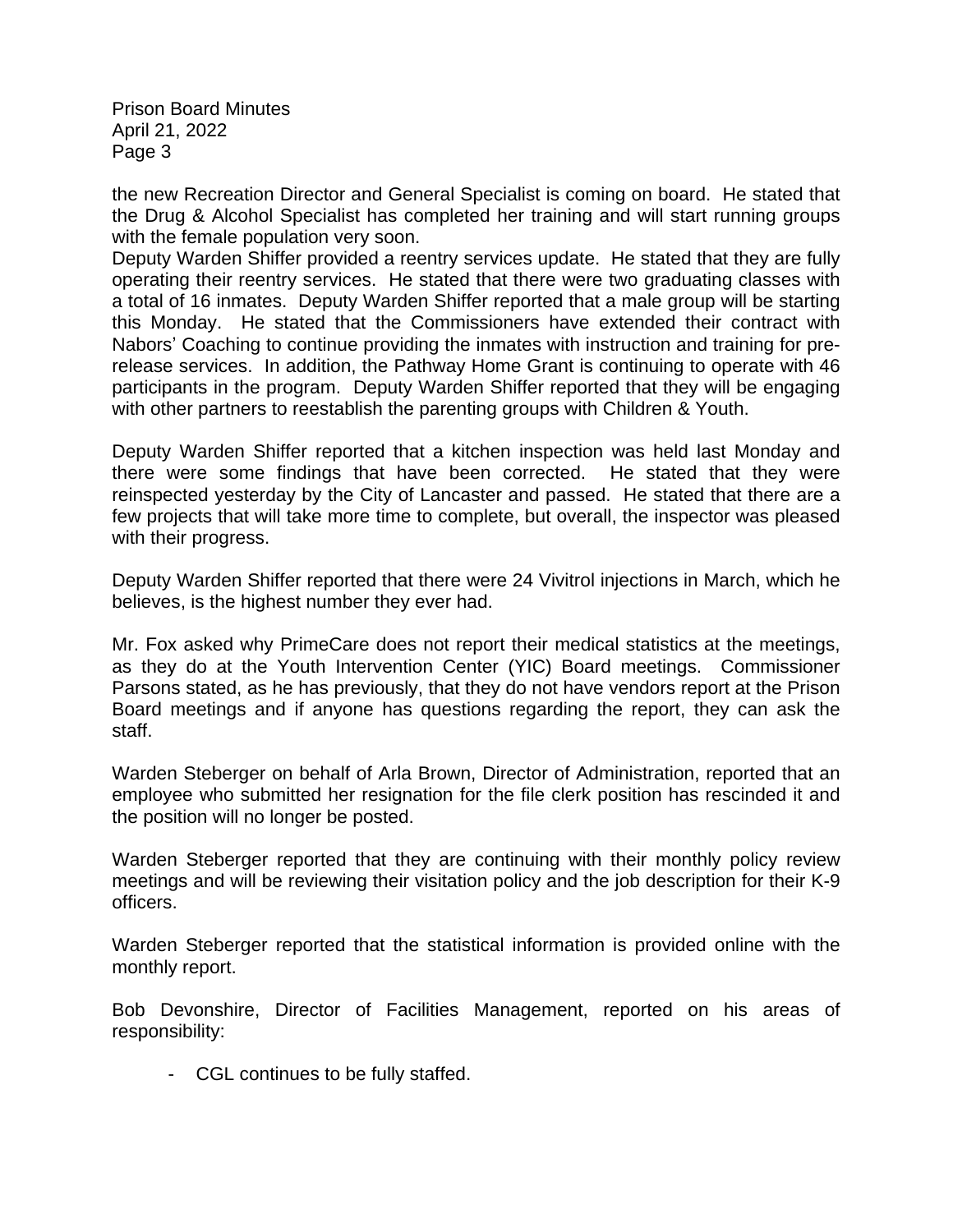- They continue to assist Deputy Warden Aberts on the door access control system upgrades.
- There were 89 work orders closed in March, with 201 closed year-to-date.

Commissioner Parsons, on behalf of Commissioner D'Agostino, reported on the new Prison work group. He stated that the Request for Proposal (RFP) for the owner's representative has been issued by the Purchasing Department.

Controller Colón reported that going forward, she plans to provide general updates on the Prison's budget process and their financial position at the meetings. She reported that the Prison's budget for fiscal year 2022 was \$29.9 million, which includes personnel allocation of \$21.1 million and operating budget of \$8.7 million. Controller Colón stated that she will create a report every month that will break down the expenses, such as personnel, supplies, budget services, and capital expenditures (if any). Controller Colón noted that this report will be included in the monthly report.

In business from guests, Kent Kroehler, Have A Heart, commented on the commissary and phone contracts. He suggested that the Board renew these contracts without the kickback portion, as he feels it is unjust to have families of the inmates pay for these high costs. He stated that the revenue comes from inmates who have to pay higher costs than the vendor would otherwise charge. Mr. Kroehler requested the Commissioners and the Board offer a simple rationale for why the County continues this practice.

Commissioner Parsons commented that Mr. Kroehler's point about reviewing the contracts to make sure they are fair and appropriate is reasonable. He stated that Mr. Kroehler requested that the Commissioners look at the phone contract before, and because of that they asked the vendor for a reduction of cost. Commissioner Parsons stated that they do have a responsibility for the care, custody, control, and to meet basic needs for the inmates; however, if they want things above those basic needs then they have the responsibility to pay for them and there is a cost to having a vendor and providing those services. He stated that the question then becomes how much do we provide and where is the cut off beyond the basic needs. Commissioner Parsons stated that the taxpayers are paying for people to be in jail, and he does not agree with raising taxes on the taxpayers to pay for extras. He stated that he believes they can have a reasonable discussion and probably come to a conclusion.

Mr. Kroehler commented that the issue is not the vendor making enough money or extras for inmates. He stated that the issue is the kickback. He reiterated what the rationale is for overcharging inmates, families, and friends in order for the County to get a commission.